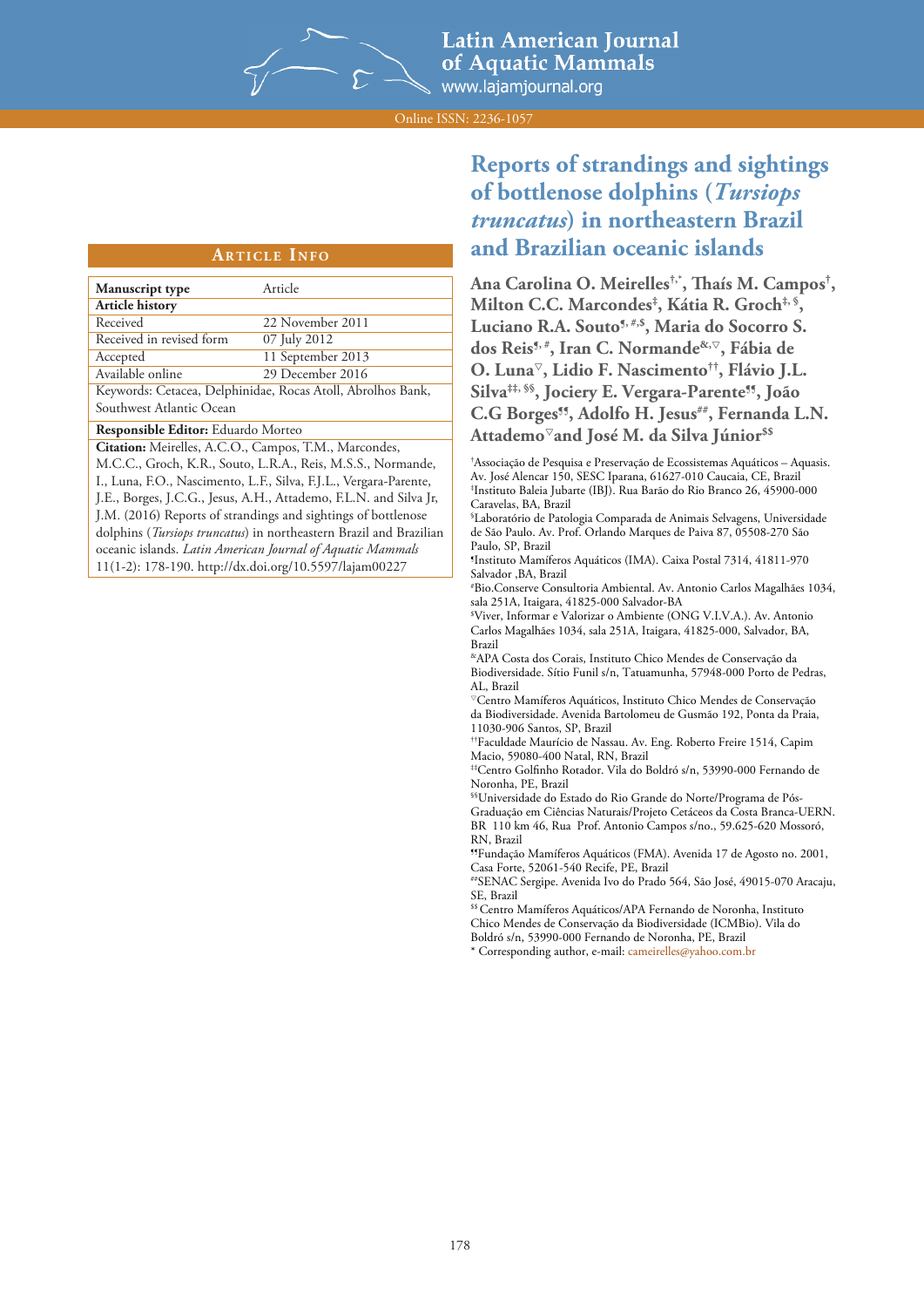**Abstract.** This study revises and updates information on bottlenose dolphin *Tursiops truncatus* strandings and sightings in northeastern Brazil. A total of 72 strandings were recorded from 1992 to 2010, and 51 sightings were recorded from 1988 to 2010 along the states from Ceará to Bahia, including Fernando de Noronha and São Pedro and São Paulo archipelagos, Rocas Atoll and Abrolhos Bank. Most strandings were recorded in the states of Pernambuco, Bahia and Rio Grande do Norte. The number of reports was higher during summer, but no statistically significant difference was found between summer and other seasons. The majority of the stranded animals were adults (70.6%). Stranded calves were not observed. Total body length ranged from 138 to 321cm: 138 to 310cm for males; and 168 to 288cm for females. The average adult body length was 281cm (SD = 0.22). For stranding events where sex was determined  $(n = 29)$ , a highly statistically significant difference was found between the number of males  $(n = 21)$  and females (n = 8). A total of six animals (8.3%) showed evidence of fisheries interactions such as net marks or removal of meat, blubber and eyes. Twenty-two sightings were recorded in the northeastern region, mostly in small islands and Rocas Atoll. This finding shows that the bottlenose dolphin is mainly an oceanic species in the region. More efforts are needed to improve our understanding of the populations and conservation status of bottlenose dolphins in this region.

**Resumo.** O objetivo deste trabalho foi revisar e atualizar informações sobre encalhes e avistagens do golfinho narizde-garrafa *Tursiops truncatus* no nordeste do Brasil. Foram registrados 72 encalhes de 1992 a 2010, e 51 avistagens de 1988 a 2010, desde o Ceará até a Bahia, incluindo os arquipélagos de Fernando de Noronha e de São Pedro e São Paulo, o Atol das Rocas e o Banco de Abrolhos. Os encalhes foram mais frequentes em Pernambuco, Bahia e Rio Grande do Norte. O número de eventos foi maior no verão, mas sem diferença significativa quando comparado às outras estações. Os registros foram mais relacionados a animais adultos (70.6%). Não houve registros de filhotes. O comprimento total dos golfinhos registrados variou de 138 a 321cm, sendo que para machos variou de 138 a 310cm, e para fêmeas de 168 a 288cm. O comprimento total médio dos adultos foi de 281cm (SD = 0,22). Nos eventos em que foi possível determinar o sexo (n = 29), observou-se que o número de machos (n = 21) foi significativamente maior do que o de fêmeas (n = 8). Foram encontradas evidências de interações com a pesca, como marcas de rede ou extração de carne, gordura ou olhos, em seis animais (8,3%). Vinte e duas avistagens foram registradas no nordeste, a maioria em regiões insulares e no Atol das Rocas, indicando que na área de estudo a espécie tem principalmente hábitos oceânicos. Há necessidade de incrementar os estudos sobre a espécie no nordeste do Brasil, identificando as populações e levantando informações para subsidiar a identificação do status de conservação da espécie.

#### **Introduction**

Bottlenose dolphins (*Tursiops truncatus*) are found worldwide in tropical and temperate waters in both oceanic and coastal regions, *i.e.* bays, estuaries and inshore lagoons (Wells and Scott, 1999; Reynolds *et al.,* 2000). This species lives in a wide range of habitats (Kenny, 1990; Shane, 1990) and distinct forms have been reported in coastal and pelagic regions<sup>1</sup> (e.g. Mead and Potter, 1995). However, whether or not these differences are species-specific should still be evaluated through morphological and molecular studies in areas of their occurrence (Wells and Scott, 2009).

In the Southwest Atlantic Ocean, records of this species have been reported from the state of Pará, northern Brazil (Siciliano et al., 2008), to Tierra del Fuego in Argentina<sup>2</sup>.

Most information available is from the southern region, Santa Catarina State (Brazil) to Argentina, where resident populations of this species are found in bays and inshore lagoons (*e.g*. Simões-Lopes and Fabian, 1999; Fruet, 2008). The species in the northern region seems to have more oceanic habits, and reported information is limited and fragmented. However an organized effort to collect and compile data on aquatic mammal strandings in northeastern Brazil began with the establishment of the Northeastern Aquatic Mammal Stranding Network (REMANE) in the end of the 1990s, and the implementation of the Aquatic Mammal Monitoring System (SIMMAM), an on-line database tool (Barreto *et al*., 2004). The REMANE is a group of eight institutions engaged in marine mammal studies. Most of these institutions have been collecting stranding information for over ten years, but the collection of information was standardized only after the establishment of the network.

The objective of this study was to revise and to report information concerning bottlenose dolphin strandings and sightings in northeastern Brazil, to analyze geographical and temporal distribution and identify patterns for sex and age classes of stranded specimens.

<sup>1</sup> Anchante, H.H., Ormeño, M. and Reyes, J.C. (2002) Utilización del complejo timpano-periótico en la diferenciación de poblaciones costeras y océanicas de *Tursiops truncatus* en águas peruanas. Page 26 *in* Abstracts, *10a Reunión de Trabajo de Especialistas en Mamíferos Acuáticos de América del Sur,*  14-19 October 2002, Valdivia, Chile.

<sup>2</sup> Goodall, R.N.P., Boy, C.C., Pimper, L.E. and Macnie, S.M. (2004) Range extensions and exceptional records of cetaceans for Tierra del Fuego. Page 158 *in* Abstracts, *XI Reunión de Trabajo de Especialistas en Mamíferos Acuáticos de América del Sur* y *V Congreso de la Sociedad Latinoamericana de Especialistas en Mamíferos Acuáticos*, 11-17 September 2004, Quito, Ecuador.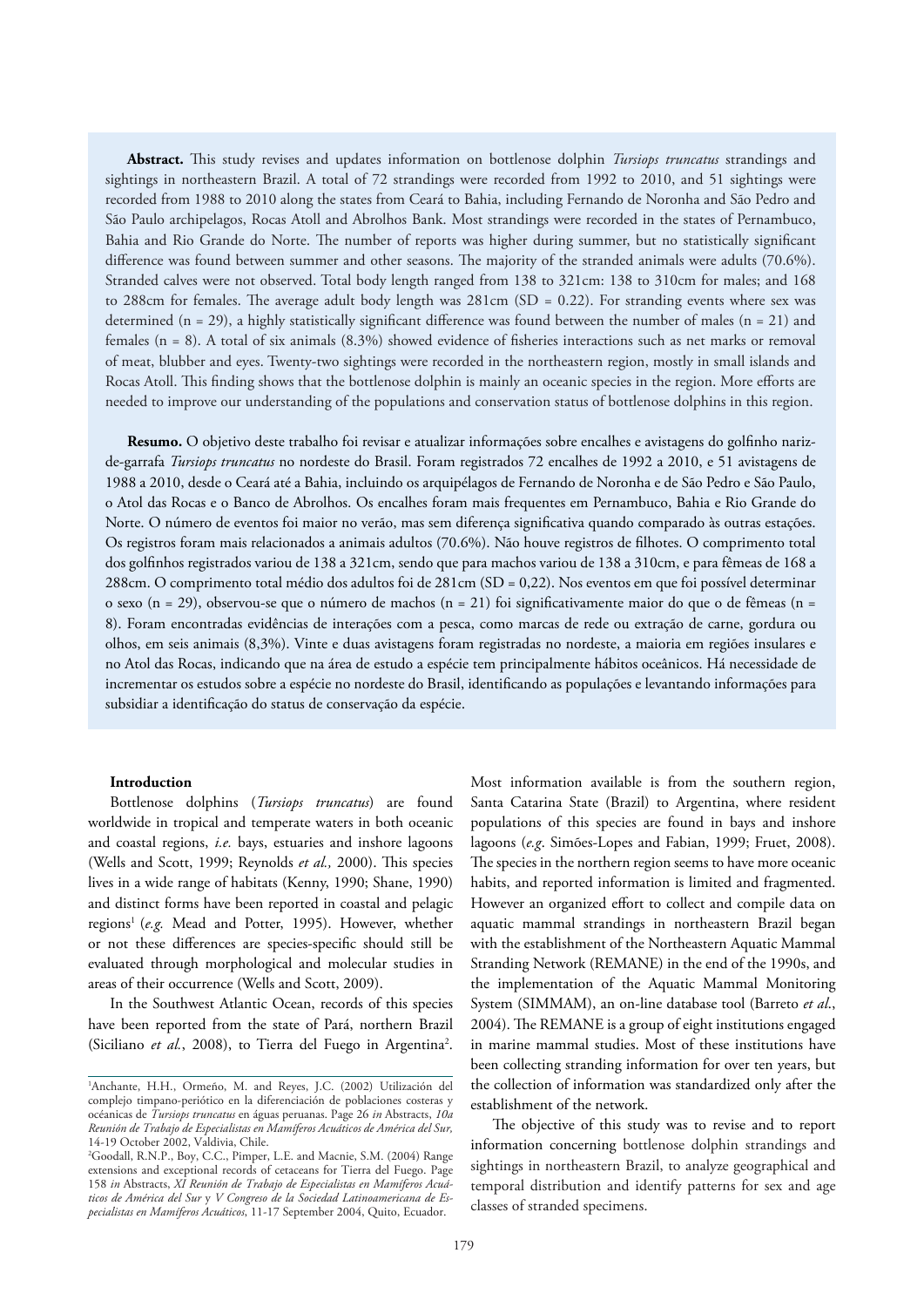

**Figure 1.** Location of strandings of bottlenose dolphins *Tursiops truncatus* recorded in northeastern Brazil, from Ceará to Bahia states, and oceanic islands (CE = Ceará; RN = Rio Grande do Norte; PB = Paraíba; PE = Pernambuco; AL = Alagoas; SE = Sergipe; BA = Bahia; RA = Rocas Atoll; FNA = Fernando de Noronha Archipelago; SPSPA = São Pedro and São Paulo Archipelago; AB = Abrolhos Bank).

#### **Material and Methods**

The study area comprised coastal and oceanic waters in northeastern Brazil covering the following parts of the Brazilian territorial sea (Figure 1): the coastline between the western coast of Ceará State (CE, 02°56'S, 41°17'W) to the southern coastline of Bahia State (BA, 18°20'S, 39°40'W), with the exception of the western coast of Rio Grande do Norte State (RN), comprising 2295km. Efforts were made to examine stranded carcasses and record sightings of dolphins in the oceanic region, such as São Pedro and São Paulo Archipelago (SPSPA, 00°56'N, 29°20'W), Fernando de Noronha Archipelago (FNA, 03°50'S, 32°24'W), Rocas Atoll (RA, 03°50'S, 33°39'W) and Abrolhos Bank (AB, 17°20' to 18°10'S, 38°35'to 39°20'W). Published information on strandings and sightings were also obtained from SIMMAM.

In some states, stranding records were made based on phone calls from resident people from coastal communities who became aware of the institution through information campaigns; in other areas a beach monitoring program was used to search for carcasses. Therefore, effort throughout the study area was not uniform.

Information collected in each stranding event included: stranding location (with geographic coordinates), total length [in cm, according to Norris (1961)] and sex of the animal. Information on anthropogenic interactions, such as net marks, stab wounds or removal of meat, eyes and teeth were also collected in some regions.

Age class was determined according to total length of the animals based on information available for bottlenose dolphin of the Atlantic (Fernandez, 1992). Animals were classified according to total length as calves (up to 130cm), juveniles (between 130 and 230cm) or adults (greater than 230cm). Sex was determined by identifying the position of the genital opening or macroscopic gonad observation.

The following variables related to stranding records were analyzed: spatial distribution; temporal distribution in annual, monthly and seasonal scales (summer: January to March; autumn: April to June; winter: July to September; spring: October to December); sex and age class; evidence of anthropogenic interactions (when information was available). The BioStat 5.0 Software (Ayres *et al.*, 2007) was used for the Chi-Square test ( $\alpha$ =0.05) in order to evaluate statistically significant differences in stranding records for each region, per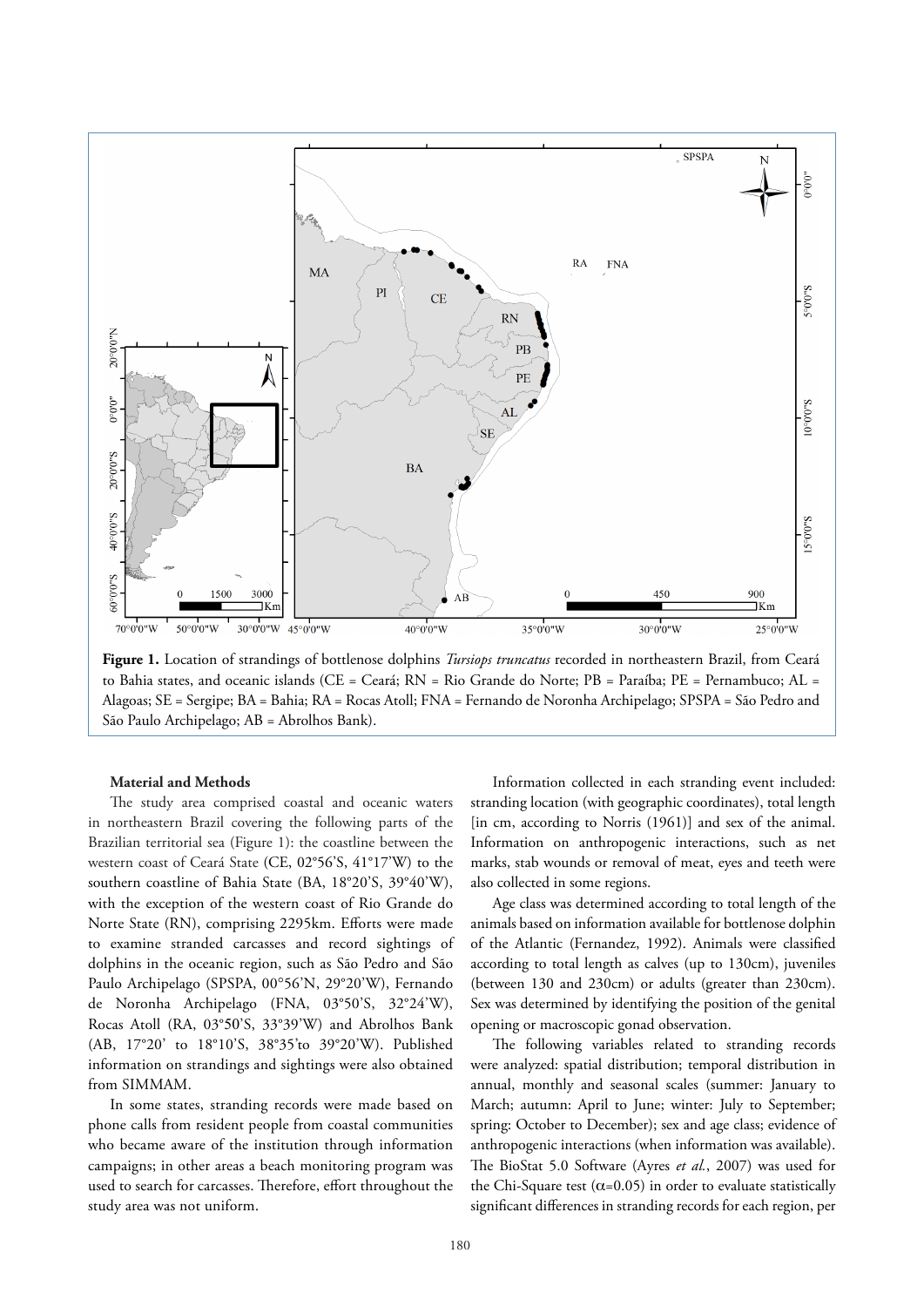

of strandings of bottlenose dolphins *Tursiops truncatus* in northeastern Brazil from 1992 to 2010 (CE = Ceará; RN = Rio Grande do Norte; PB = Paraíba; PE = Pernambuco; AL

month, year and season, and for each sex. In addition, a Kruskal-Wallis (H) test ( $\alpha$ =0.05) was used to evaluate differences in total length of adult animals recorded in each state.

Sighting data were collected during dedicated (seismic or research cruises) and opportunistic boat surveys. In research cruises and some seismic surveys, sightings were recorded by experienced marine mammal observers. Sightings in FNA reported for the first time in this study were collected during research cruises (n = 1372) from 1988 to 2010. During this period, surveillance and research cruises were also performed by experienced observers in RA  $(n = 7)$ , SPSPA  $(n = 3)$  and AB (n = 2). Sightings during seismic surveys in CE and RN were recorded by experienced observers according to Parente (2005).

#### **Results**

#### *Strandings*

A total of 72 bottlenose dolphin stranding events were recorded in the northeastern region of Brazil from January 1992 to April of 2010 (Table 1).

The occurrence of stranding events was statistically higher in PE (1999 to 2009;  $\chi^2$  =30.8; *p*<0.05), followed by BA (2004 to 2009), RN (1999 to 2010) and CE (1992 to 2010) (Figures 1 and 2).

The occurrence of stranding events was statistically higher in 2009 (10 events) compared to those in other study years, ( $\chi$ 2=51.5;  $p$ <0.05; Figure 3). Monthly distribution showed greater number of stranding events in January ( $\chi^2$ =25.7; *p*<0.05) followed by October and September. Although a higher number of stranding events were observed in summer (Figure 4), no statistically significant difference was found in the seasonal distribution ( $\chi^2$ =7.4; *p*>0.05). Most stranding events in which the identification of total length of the animals was possible (n = 51) showed a higher number of adult individuals (70.6%). Calves were never observed and juveniles accounted for 29.4% of the identified animals (Figure 5). Total length of the dolphins ranged from 138 to 321cm  $(n = 30)$ : 138 to 310cm for males ( $n = 19$ ) and 168 to 288cm for females ( $n =$ 7). Average total length of adults was 281cm (SD = 0.22). No statistically significant difference was observed in total length of adult animals in each state  $(H = 9.27; p > 0.05)$ .

Sex identification was possible in 40% of the individuals only, mainly because of the advanced stage of carcass decomposition. In events in which sex could be determined (n  $=$  29), the number of males (n  $=$  21) was significantly higher than that of females (n = 8) ( $\chi^2$  = 5.82; *p*<0.05), showing a sex ratio of 2.6 males for each female. From the total  $(n = 72)$ , eight specimens (11.1%) stranded alive. Four of these animals were confined in a tide pool at the Serrambi Beach (PE), and their total length was not measured. They were released to the sea after the tide rose. The other animals were two adults and two juveniles, which stranded in CE and BA states (see Table 1).

Evidence of bycatch and use of meat and blubber was recorded for six animals (8.3%): three in PE, two in southern BA and one in CE.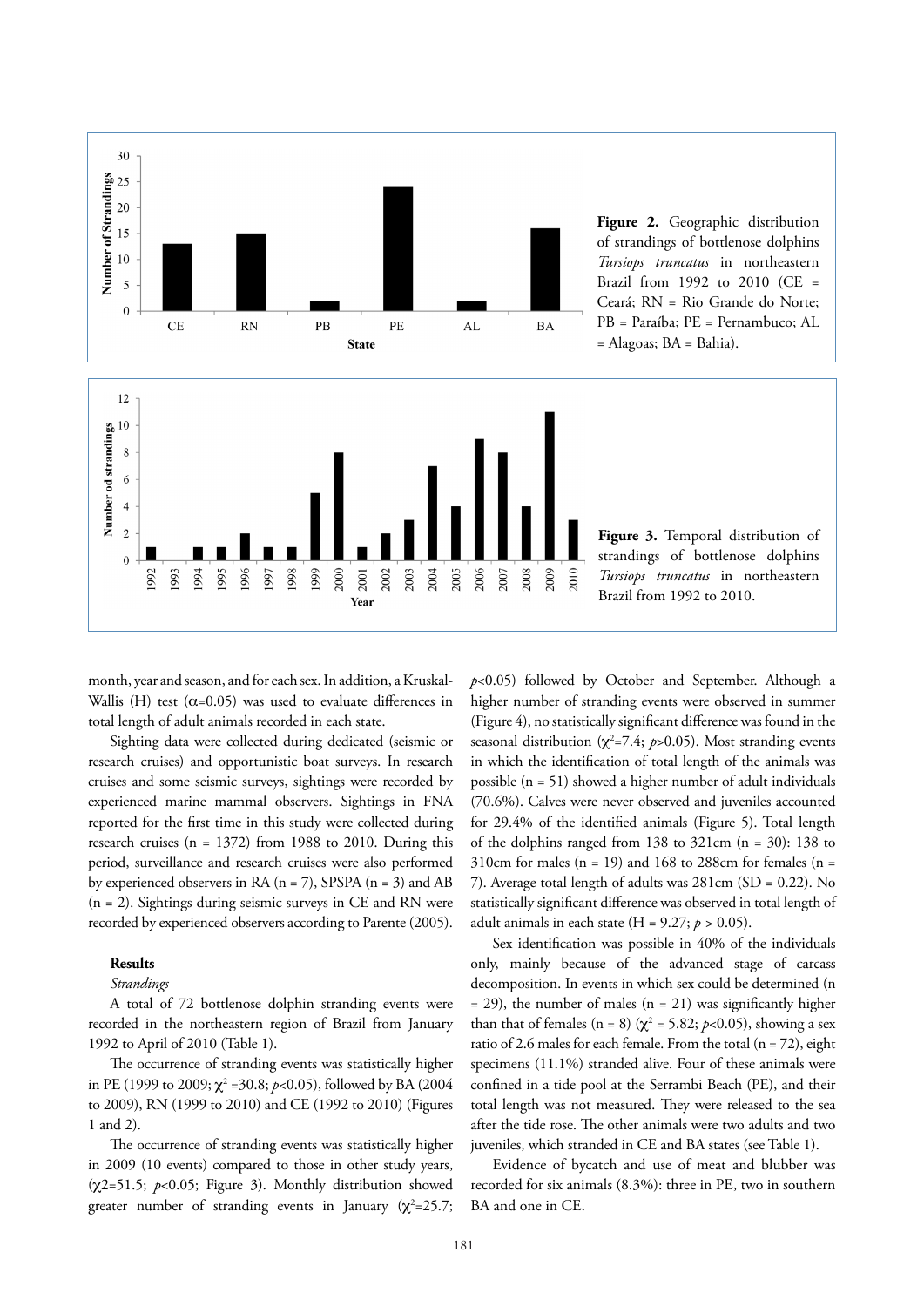



#### *Sightings*

A total of 51 sightings of bottlenose dolphin were recorded in northeastern Brazil, 12 of which occurred in oceanic regions and 25 in islands laying on the continental shelf (Figure 6; Table 2). The only sighting in the archipelago of Fernando de Noronha was a group of bottlenose dolphins seen showing agonistic behavior towards a group of spinner dolphins *Stenella longirostris*.

Six sightings occurred in the coastal region, coastal bays in BA and the mouth of the Vaza-Barris River in Sergipe State (SE). A mixed group of bottlenose dolphin and roughtoothed dolphin *Steno bredanensis* was observed two days in a row in the Todos os Santos Bay (BA)<sup>3</sup>.

#### **Discussion**

The occurrence of *T. truncatus* in the austral region of the Southwest Atlantic Ocean is widely known. There have been reports on resident populations of the species in estuaries, coastal bays and lagoons in southern Brazil such as Norte Bay (Wedekin *et al.*, 2008) and Laguna (Simões-Lopes and Fabian, 1999), in the state of Santa Catarina; Tramandaí/ Imbé (Simões-Lopes and Fabian, 1999) and Lagoa dos Patos (Castello and Pinedo, 1977; Fruet *et al.*, 2008), in the state of Rio Grande do Sul (RS). However, information about the species in the northeastern region of Brazil to date has been sparse and fragmented with the exception of its occurrence in the São Pedro and São Paulo Archipelago (Ott *et al*., 2009).

In this study, a great number of strandings and sightings of bottlenose dolphin were compiled for the northeastern region of Brazil, which showed that the species is present throughout the coast. According to Maldini *et al.* (2005), when no other information is available, data on strandings may be used as indicators of the presence of a species in an area.

In the study area, the species seems to occur mainly in open regions, with the exception of the states of BA - where the species has been seen in coastal bays - and SE. In this latter state, only one sighting was recorded at the mouth of the Vaza-Barris River, with no records of strandings. However, fishermen from the Mosqueiro Village, at the mouth of the river, claim that a dolphin different from the Guiana dolphin (*Sotalia guianensis*) appears in the region. The description of the dolphin given by many fishermen leads one to believe that it is *T. truncatus*<sup>4</sup>.

The increased effort of stranded carcass investigation since 1999 following the establishment of REMANE may have resulted in an increased number of bottlenose dolphin carcasses recorded. In the states of CE and RN, this increase in stranding records may be a result of greater effort to fish king mackerel *Scomberomorus cavalla* and Spanish mackerel *Scomberomorus brasiliensis*, which is performed using pelagic gillnets<sup>5</sup>. This method of fishing is practiced in regions farther from the coast, in which the capture of pelagic cetacean species like bottlenose dolphin is more likely to happen.

Monthly distribution of the strandings showed that they occur throughout the year and have their peak in the month of January. This peak may be associated with an increase in the number of phone calls reporting strandings, since a large number of people can be at the beaches at this time of the year, and not necessarily due to a higher occurrence of stranding events. Meirelles *et al.* (2009) also reported a greater number of cetacean strandings in CE in the summer.

The maximum total length recorded in this study was 321cm for an individual whose sex was not identified. This value is lower than 385.9cm which was reported by Fruet (2008) in the state of RS, southern Brazil, for a male. According to Leatherwood and Reeves (1982), total length of bottlenose dolphin varies inversely proportional to water temperature. In this way, such differences observed in warm waters of northeastern Brazil and in cold waters of RS are in agreement with other studies. Although a small number of females were recorded in this study, their body lengths were shorter than those for males, which is in accordance with findings by Fruet (2008) in RS.

The lack of calf records in this study could be related to the decomposition of the smaller carcass in a shorter period of

<sup>3</sup> Carvalho-Souza, G.F., Santos, G.R.L., Carneiro, M., Reis, M.S.S., Watanabe-Ferreira, Y. and Maia-Nogueira, R. (2008) Golfinho flipper, *Tursiops truncatus*, e golfinho de dentes rugosos, *Steno bredanensis*, formando grupo misto na Baía de Todos os Santos, Bahia, Brasil. Resumo 10080 *in* Anais, *III Congresso Brasileiro de Oceanografia & I Congresso Ibero-Americano de Oceanografia*, 20-24 May 2008, Fortaleza, CE, Brazil.

<sup>4</sup> A. Hubner, pers. comm., 20 February 2011

<sup>5</sup> R. de Salles, pers. comm., January 2009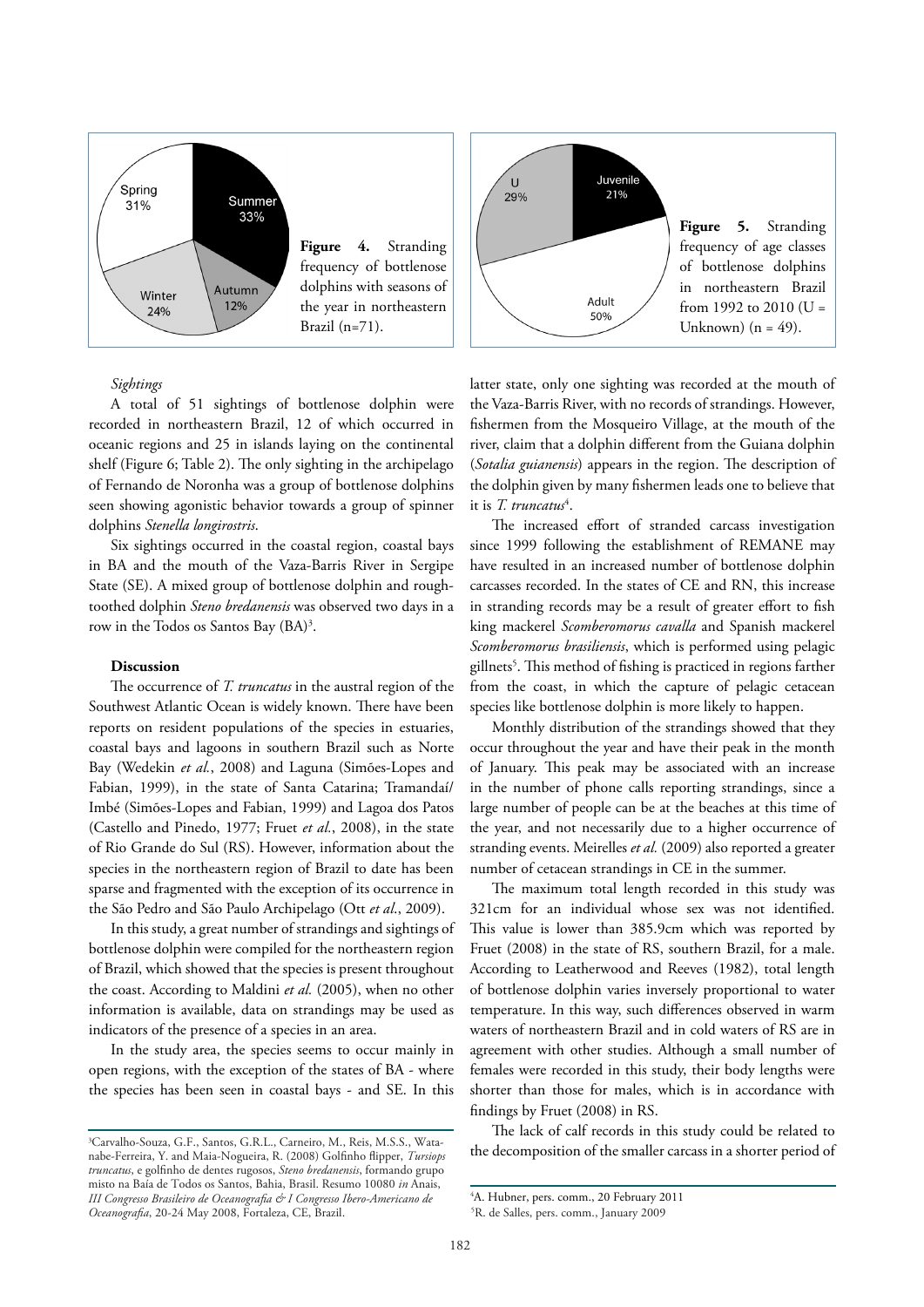

Figure 6. Location of sightings of bottlenose dolphins recorded in northeastern Brazil, from Ceará to Bahia states, and oceanic islands (CE = Ceará; RN = Rio Grande do Norte; PB = Paraíba; PE = Pernambuco; AL = Alagoas; SE = Sergipe; BA = Bahia; RA = Rocas Atoll; FNA = Fernando de Noronha Archipelago; SPSPA = São Pedro and São Paulo Archipelago; AB = Abrolhos Bank).

time, consumption by necrophagous species or rapid sinking. These possibilities make one believe that calves which die in oceanic waters may not wash ashore. Therefore, the likelihood of animal records within this smaller age class would be reduced. A lower frequency of calf strandings was also reported by Fruet (2008) in the state of RS and Mattson *et al.* (2006) in the Gulf of Mexico, but these studies concerned coastal populations.

The frequency of stranded adult animals was higher in the northeastern region (70%) than in southern Brazil. According to Fruet (2008), in the state of RS the majority of carcasses were from immature individuals (61.3%). However, body length of individuals and the interval of total length of age classes used in both studies were different. In addition, the habitat of the species in these areas is different, and the animals are also under different natural and anthropogenic pressures, which may lead to differences in frequency of classes identified.

The fact that most carcasses were identified as males might be related to the easier identification, as the penis is usually exposed, even in carcasses in late stages of decomposition.

Similar findings were reported in CE by Meirelles *et al.* (2009), in Puerto Rico by Mignucci-Giannoni *et al.* (1999) and in Texas (Worthy, 1998). Moreover, sex identification was not possible in many carcasses. Therefore, we cannot conclude that males are dying more frequently than females.

In this study, few cases of interaction with fisheries were recorded and they might be underestimated as most stranded carcasses were in advanced stage of decay. Therefore, evidence of bycatch such as nets and rope marks and lesions were not possible to be identified. The interaction between cetaceans and fisheries in northern Brazil is mainly reported for the Guiana dolphin (Monteiro-Neto *et al.*, 2000; Tosi *et al.*, 2007; Meirelles *et al.*, 2010), but it is also reported for rough-toothed dolphin, *Steno bredanensis,* Clymene dolphin *Stenella clymene*, Atlantic spotted dolphin *Stenella frontalis*, melon-headed whale *Peponocephala electra* and short-finned pilot whale *Globicephala macrorhynchus* (Meirelles *et al.*, 2009). The same authors reported a bottlenose dolphin carcass in which eyes, dorsal fin and meat had been removed. This is a common practice in CE as the meat is used for either bait or human consumption and the eyes are used as a good luck charm.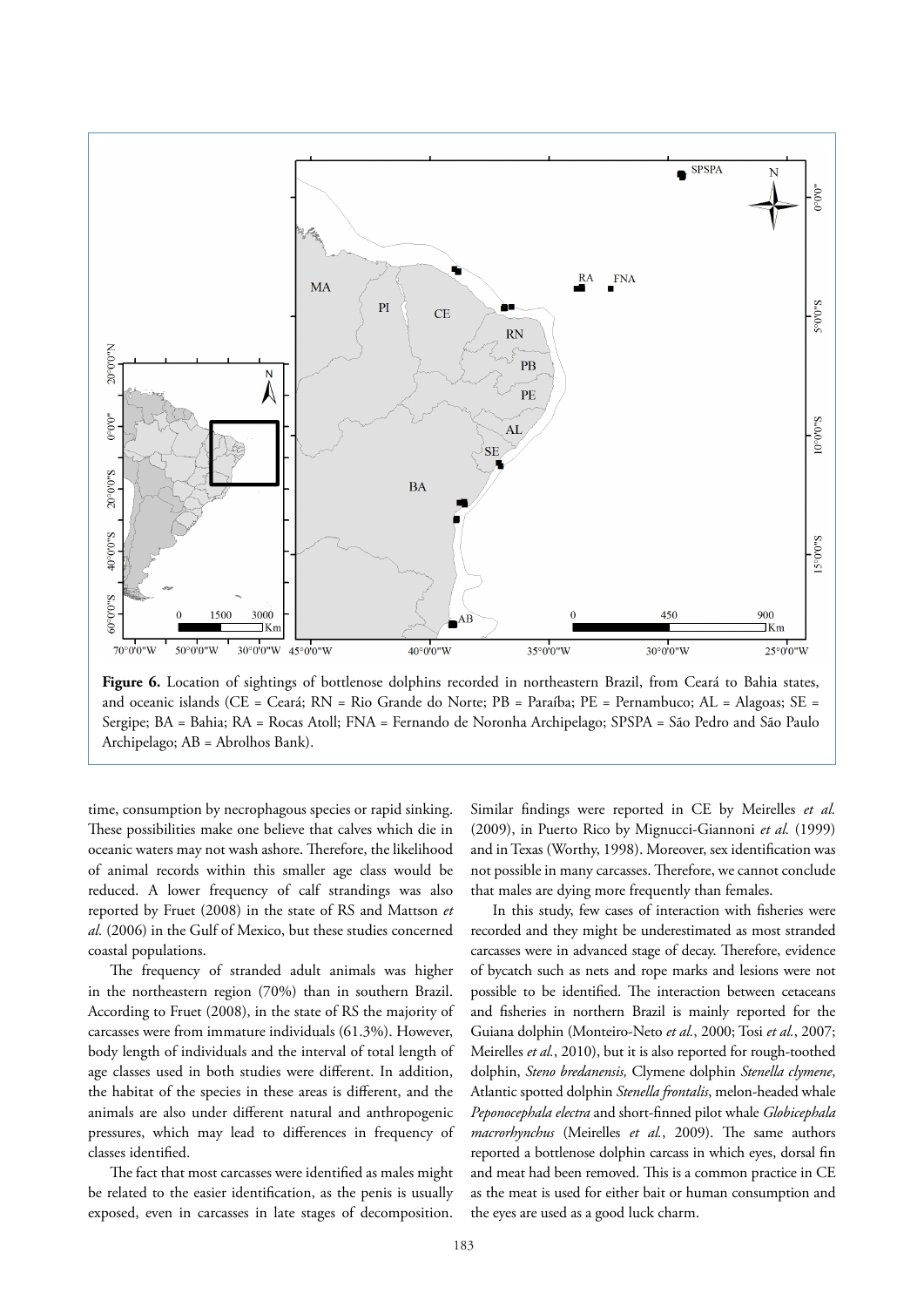Table 1. Stranding records of bottlenose dolphins in northeastern Brazil from 1992 to 2010 (AC = Age class; AL = Alagoas; BA = Bahia; CE = Ceará; F = female; M = male; Mo = Month; NI = not identified; PB = Paraíba; PE = Pernambuco; RN = Rio Grande do Norte; S = Status; SP = Stranding place; TL = Total Length; Y = Year).

| Code#       | Mo  | Y    | <b>Sex</b> | <b>TL</b> | AC       | <b>State</b> | SP             | Latitude      | Longitude     | $\mathbf S$ | <b>Source</b> | <b>Deposited</b>         |
|-------------|-----|------|------------|-----------|----------|--------------|----------------|---------------|---------------|-------------|---------------|--------------------------|
|             |     |      |            | (cm)      |          |              |                |               |               |             |               |                          |
| 02C1310/06  | Jan | 1992 | NI         |           |          | <b>CE</b>    | Jericoacoara,  | 02°47'43"S    | 40°31.07'60"W | Dead        | Alves-Junior  | Aquasis                  |
|             |     |      |            |           |          |              | Jijoca         |               |               |             | et al. (1996) |                          |
| 02C1311/31  | Jan | 1994 | M          | 310       | Adult    | <b>CE</b>    | Lido,          | 03°43'23.9"S  | 38°30'08"W    | Alive       | Alves-Junior  | Aquasis                  |
|             |     |      |            |           |          |              | Fortaleza      |               |               |             | et al. (1996) |                          |
| 02C1310/56  | Dec | 1995 | NI         |           |          | <b>CE</b>    | Goiabeiras,    | 03°41'42.5"S  | 38°34'46.9"W  | Dead        | Alves-Junior  | Aquasis                  |
|             |     |      |            |           |          |              | Fortaleza      |               |               |             | et al. (1996) |                          |
| 02C1310/75  | Mar | 1996 | NI         | 310       | Adult    | CE           | Almofala,      | 02°55'57.08"S | 39°49'11.05"W | Dead        | Alves-Junior  | ÷,                       |
|             |     |      |            |           |          |              | Itarema        |               |               |             | et al. (1996) |                          |
| 02C1311/121 | Dec | 1997 | M          | 138       | Juvenile | <b>CE</b>    | Pirambu,       | 03°42'27.6"S  | 38°33'14.11"W | Dead        | Meirelles     | $\overline{\phantom{a}}$ |
|             |     |      |            |           |          |              | Fortaleza      |               |               |             | et al. (2009) |                          |
| 02C1311/131 | Set | 1998 | M          | 290       | Adult    | CE           | Taíba,         | 03°30'20.13"S | 38°54'20.59"W | Dead        | Meirelles     | J.                       |
|             |     |      |            |           |          |              | São Gonçalo    |               |               |             | et al. (2009) |                          |
|             |     |      |            |           |          |              | do Amarante    |               |               |             |               |                          |
| 02C1310/173 | Jun | 2000 | NI         | 258       | Adult    | <b>CE</b>    | Piriquara,     | 03°26"55.7"S  | 38°56'25.7"W  | Dead        | Meirelles     | Aquasis                  |
|             |     |      |            |           |          |              | Paracuru       |               |               |             | et al. (2009) |                          |
| 02C1310/185 | Oct | 2000 | NI         | 182       | Juvenile | <b>CE</b>    | Lido,          | 03°43'08.5"S  | 38°30'41.19"W | Dead        | Meirelles     |                          |
|             |     |      |            |           |          |              | Fortaleza      |               |               |             | et al. (2009) |                          |
| 02C1310/258 | Feb | 2005 | NI         |           |          | CE           | Maceió,        | 02°52'54"S    | 40°57'49"W    | Dead        | Meirelles     | Aquasis                  |
|             |     |      |            |           |          |              | Camocim        |               |               |             | et al. (2009) |                          |
| 02C1310/325 | Dec | 2008 | NI         | 320       | Adult    | <b>CE</b>    | Quixaba,       | 04°34'23.4"S  | 37°39'09.1"W  | Dead        | This paper    | Aquasis                  |
|             |     |      |            |           |          |              | Aracati        |               |               |             |               |                          |
| 02C1310/326 | Dec | 2008 | NI         |           |          | <b>CE</b>    | Pontal         | 04°24'04.1"S  | 37°46'11.7"W  | Dead        | This paper    | Aquasis                  |
|             |     |      |            |           |          |              | do Maceió,     |               |               |             |               |                          |
|             |     |      |            |           |          |              | Fortim         |               |               |             |               |                          |
| 02C1211/373 | Apr | 2010 | M          | 217       | Juvenile | CE           | Barro Preto,   | 03°57'37"S    | 38°15'45"W    | Alive       | This paper    | $\overline{\phantom{a}}$ |
|             |     |      |            |           |          |              | Aquiraz        |               |               |             |               |                          |
| 02C1310/375 | Apr | 2010 | NI         | 317       | Adult    | CE           | Praia do       | 02°48'49"S    | 40°24'6"W     | Dead        | This paper    | Aquasis                  |
|             |     |      |            |           |          |              | Preá, Cruz     |               |               |             |               |                          |
| 07C1310/01  | Feb | 1999 | NI         | 275       | Adult    | <b>RN</b>    | Barreta Beach, | 06°07'55.9"S  | 35°06'13.0"W  | Dead        | This paper    | Ecomar                   |
|             |     |      |            |           |          |              | Nísia Floresta |               |               |             |               |                          |
| 07C1311/10  | Dec | 2000 | M          | 259       | Adult    | <b>RN</b>    | Barreta Beach, | 06°07'55.9"S  | 35°06'13.0"W  | Dead        | This paper    | Ecomar                   |
|             |     |      |            |           |          |              | Nísia Floresta |               |               |             |               |                          |
| 07C1312/69  | Oct | 2004 | NI         |           |          | <b>RN</b>    | Jacumá Beach,  | 05°35'32.7"S  | 35°13'38.7"W  | Dead        | This paper    | Ecomar                   |
|             |     |      |            |           |          |              | Ceará-Mirim    |               |               |             |               |                          |
| 07C1310/74  | Nov | 2004 | NI         |           |          | <b>RN</b>    | Baía Formosa   | 06°28'47.7"S  | 34°58'19.7"W  | Dead        | This paper    | Ecomar                   |
| 07C1310/116 | Aug | 2006 | NI         | 240       | Adult    | <b>RN</b>    | Barreira Roxa, | 05°47'38.41"S | 35°10'55.73"W | Dead        | This paper    | Ecomar                   |
|             |     |      |            |           |          |              | Natal          |               |               |             |               |                          |
| 07C1311/119 | Sep | 2006 | M          | 297       | Adult    | <b>RN</b>    | Cutia Beach    | 06°25'12.95"S | 34°58'27.01"W | Dead        | This paper    | Ecomar                   |
| 07C1310/122 | Oct | 2006 | NI         |           |          | <b>RN</b>    | Mirui Beach    | 05°31'45.62"S | 35°14'57.63"W | Dead        | This paper    | Ecomar                   |
| 07C1310/133 | Jan | 2007 | $\rm F$    | 272       | Adult    | <b>RN</b>    | Sibaúma Beach  | 06°16'39"S    | 35°02'7"W     | Dead        | This paper    | Ecomar                   |
| 07C1312/135 | May | 2007 | NI         |           |          | <b>RN</b>    | Via Costeira,  | 05°51'33"S    | 34°54'37"W    | Dead        | This paper    | Ecomar                   |
|             |     |      |            |           |          |              | Natal          |               |               |             |               |                          |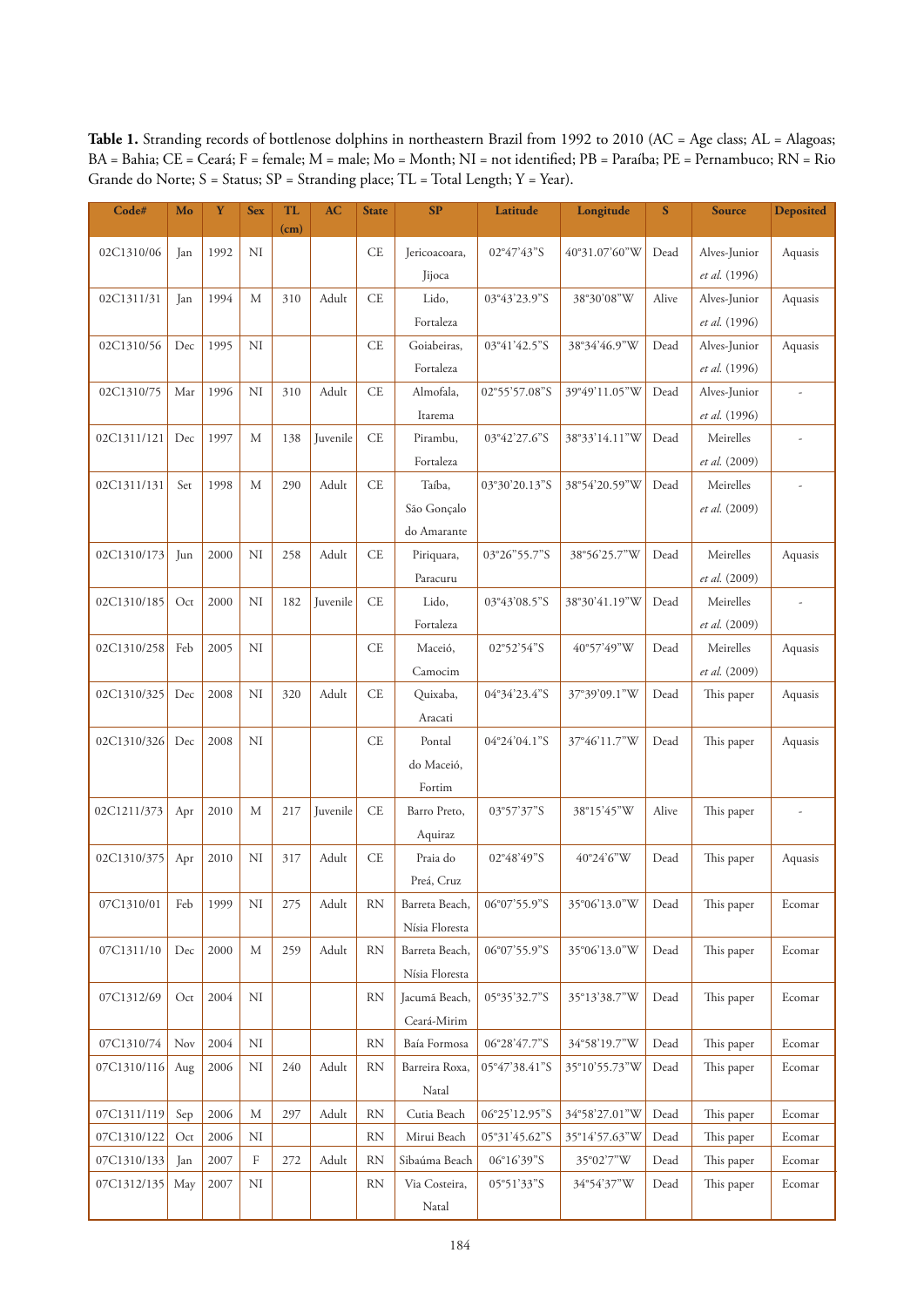| 07C1310/152 | Aug | 2008 | NI          | 280 | Adult    | <b>RN</b>                  | Artistas           | 05°46'26"S    | 35°11'38"W    | Dead | This paper | Ecomar      |
|-------------|-----|------|-------------|-----|----------|----------------------------|--------------------|---------------|---------------|------|------------|-------------|
|             |     |      |             |     |          |                            | Beach, Natal       |               |               |      |            |             |
| 07C1310/163 | Jan | 2009 | M           |     |          | <b>RN</b>                  | Pitangui Beach,    | 05°39'00"S    | 35°13'04"W    | Dead | This paper | Ecomar      |
|             |     |      |             |     |          |                            | Extremoz           |               |               |      |            |             |
| 07C1311/166 | Jan | 2009 | M           | 280 | Adult    | <b>RN</b>                  | Cotovelo           | 05°55'14"S    | 35°09'22"W    | Dead | This paper | Ecomar      |
|             |     |      |             |     |          |                            | Beach              |               |               |      |            |             |
| 07C1310/179 | Set | 2009 | NI          | 300 | Adult    | <b>RN</b>                  | Tabatinga,         | 06°04'19.98"S | 35°06'00.44"W | Dead | This paper | Ecomar      |
|             |     |      |             |     |          |                            | Nísia Floresta     |               |               |      |            |             |
| 07C1310/185 | Nov | 2009 | NI          |     |          | <b>RN</b>                  | B. do Inferno,     | 05°57'49"S    | 35°08'46"W    | Dead | This paper | <b>PCCB</b> |
|             |     |      |             |     |          |                            | Parnamirim         |               |               |      |            |             |
|             | Jan | 2010 | M           | 270 | Adult    | <b>RN</b>                  | Búzios Beach,      | 06°00'00"S    | 35°06'42"W    | Dead | This paper | <b>PCCB</b> |
|             |     |      |             |     |          |                            | Nísia Floresta     |               |               |      |            |             |
| 01C1310/156 | Mar | 2005 | NI          | 321 | Adult    | PB                         | Miriri             | 06°51'59.81"S | 34°54'01.66"W | Dead | This paper | $\rm CMA$   |
| 01C1310/159 | Apr | 2005 | NI          | 226 | Juvenile | PB                         | Barra de           | 06°31'59.3"S  | 34°58'01.9"W  | Dead | This paper | <b>CMA</b>  |
|             |     |      |             |     |          |                            | Camaratuba         |               |               |      |            |             |
| 01C1311/06  | Mar | 1999 | M           | 227 | Juvenile | PE                         | Porto de           | 08°30'28.33"S | 35°00'00.12"W | Dead | This paper | $\rm CMA$   |
|             |     |      |             |     |          |                            | Galinhas           |               |               |      |            |             |
| 01C1311/07  | Mar | 1999 | M           | 258 | Adult    | $\ensuremath{\mathsf{PE}}$ | Boa Viagem,        | 08°07'35.62"S | 34°53'50.02"W | Dead | This paper | <b>CMA</b>  |
|             |     |      |             |     |          |                            | Recife             |               |               |      |            |             |
| 01C1310/75  | May | 2000 | NI          | 290 | Adult    | PE                         | Xaréu,             | 08°20'10.04"S | 34°57'00.94"W | Dead | This paper | $\rm CMA$   |
|             |     |      |             |     |          |                            | Cabo de Sto        |               |               |      |            |             |
|             |     |      | NI          | 245 |          | PE                         | Agostinho          |               |               |      |            |             |
| 01C1310/77  | Sep | 2000 |             |     | Adult    |                            | Enseada de         | 08°33'11.30"S | 35°00'30.86"W | Dead | This paper | $\rm CMA$   |
| 01C1310/79  | Oct | 2000 | NI          | 244 | Adult    | $\ensuremath{\mathsf{PE}}$ | Serrambi<br>Olinda | 08°00'53.62"S | 34°50'41.55"W | Dead | This paper | <b>CMA</b>  |
| 01C1310/80  | Nov | 2000 | NI          | 154 | Juvenile | PE                         | Candeias           | 08°11'46.41"S | 34°55'11.23"W | Dead | This paper | <b>CMA</b>  |
|             |     |      |             |     |          |                            | Beach              |               |               |      |            |             |
| 01C1312/82  | Jan | 2001 | $\mathbf F$ | 186 | Juvenile | $\ensuremath{\mathsf{PE}}$ | Enseada            | 08°19'42.65"S | 34°56'58.36"W | Dead | This paper | <b>CMA</b>  |
|             |     |      |             |     |          |                            | dos Corais         |               |               |      |            |             |
| 01C1311/95  | Sep | 2002 | М           | 295 | Adult    | PE                         | Sossego Beach,     | 07°43'25.05"S | 34°49'50.99"W | Dead | This paper | <b>CMA</b>  |
|             |     |      |             |     |          |                            | Itamaracá          |               |               |      |            |             |
| 01C1310/111 | May | 2003 | $\rm NI$    | 262 | Adult    | PE                         | Janga Beach/       | 07°56'22.6"S  | 34°49'22.6"W  | Dead | This paper | <b>CMA</b>  |
|             |     |      |             |     |          |                            | Paulista           |               |               |      |            |             |
| 01C1312/123 | Mar | 2004 | $\rm F$     | 225 | Juvenile | $\rm PE$                   | Pilar Beach,       | 07°44'54.24"S | 34°49'24.41"W | Dead | This paper | CMA         |
|             |     |      |             |     |          |                            | Itamaracá          |               |               |      |            |             |
| 01C1310/146 | Jan | 2003 | NI          |     |          | $\rm PE$                   | Forno da           | 07°48'30"S    | 34°50'30"W    | Dead | This paper | <b>CMA</b>  |
|             |     |      |             |     |          |                            | Cal Beach,         |               |               |      |            |             |
|             |     |      |             |     |          |                            | Itamaracá          |               |               |      |            |             |
| 01C1310/150 | Sep | 2004 | $\rm NI$    | 228 | Juvenile | PE                         | Boa Viagem,        | 08°07'28"S    | 34°53'49"W    | Dead | This paper | <b>CMA</b>  |
|             |     |      |             |     |          |                            | Recife             |               |               |      |            |             |
| 01C1311/170 | Dec | 2005 | $\mathbf M$ | 282 | Adult    | $\ensuremath{\mathsf{PE}}$ | Pina, Recife       | 08°05'32"S    | 34°52'55"W    | Dead | This paper | $\rm CMA$   |
| 01C1310/175 | Mar | 2006 | NI          |     |          | PE                         | Boa Viagem,        | 08°07'28"S    | 34°53'49"W    | Dead | This paper | CMA         |
|             |     |      |             |     |          |                            | Recife             |               |               |      |            |             |
| 01C1311/186 | Sep | 2006 | $\mathbf M$ | 288 | Adult    | PE                         | Janga,             | 07°55'59"S    | 34°49'21"W    | Dead | This paper | CMA         |
|             |     |      |             |     |          |                            | Paulista           |               |               |      |            |             |
| 01C1310/187 | Oct | 2006 | $\rm{NI}$   |     |          | PE                         | Coroa do Avião,    | 07°48'59"S    | 34°50'21"W    | Dead | This paper | $\rm CMA$   |
|             |     |      |             |     |          |                            | Igarassu           |               |               |      |            |             |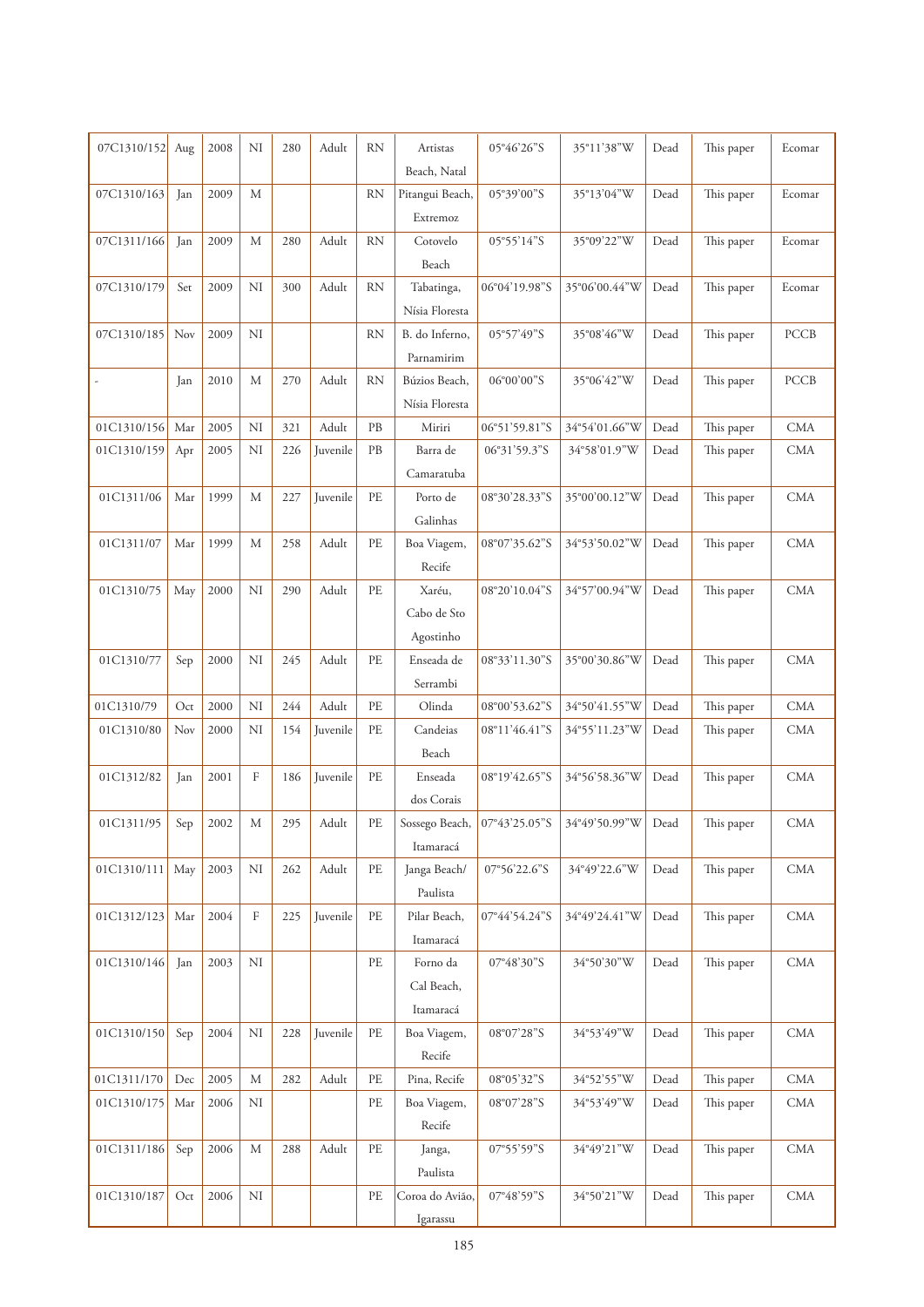| 01C1311/191     | Nov | 2006 | M           | 294 | Adult    | PE            | Ilha de Itamaracá              | 07°46'20.3" S                             | 34°49'53.1"W | Dead  | This paper | <b>CMA</b>               |
|-----------------|-----|------|-------------|-----|----------|---------------|--------------------------------|-------------------------------------------|--------------|-------|------------|--------------------------|
| 01C1310/209     | Oct | 2007 | NI          | 198 | Juvenile | PE            | Boa Viagem,                    | 08°07'28"S                                | 34°53'49"W   | Dead  | This paper | <b>CMA</b>               |
|                 |     |      |             |     |          |               | Recife                         |                                           |              |       |            |                          |
| 01C1310/247     | Jan | 2009 | NI          |     |          | PE            | Serrambi, Ipojuca 08°34'08.2"S |                                           | 35°00'26.2"W | Alive | This paper | $\overline{\phantom{a}}$ |
| 01C1310/248     | Jan | 2009 | NI          |     |          | $\rm PE$      | Serrambi, Ipojuca              | 08°34'08.2"S                              | 35°00'26.2"W | Alive | This paper | $\frac{1}{2}$            |
| 01C1310/249     | Jan | 2009 | NI          |     |          | PE            | Serrambi, Ipojuca 08°34'08.2"S |                                           | 35°00'26.2"W | Alive | This paper | $\overline{a}$           |
| 01C1310/250     | Jan | 2009 | NI          |     |          | PE            | Serrambi, Ipojuca 08°34'08.2"S |                                           | 35°00'26.2"W | Alive | This paper |                          |
| 01C1310/257     | Oct | 2009 | NI          |     |          | PE            | Piedade,                       | 08°10'27.5"S                              | 34°54'36.0"W | Dead  | This paper | <b>CMA</b>               |
|                 |     |      |             |     |          |               | Jaboatão dos                   |                                           |              |       |            |                          |
|                 |     |      |             |     |          |               | Guararapes                     |                                           |              |       |            |                          |
| 01C1310/258     | Oct | 2009 | $\rm NI$    |     |          | PE            | Porto de Galinhas              | 08°25'52.4"S                              | 34°59'54.1"W | Dead  | This paper | <b>CMA</b>               |
| 01C1310/78      | Oct | 2000 | NI          | 270 | Adult    | $\mathbf{AL}$ | Paripueira,                    | 09°27'58"S                                | 35°32'38"W   | Dead  | This paper | <b>CMA</b>               |
|                 |     |      |             |     |          |               | Paripueira                     |                                           |              |       |            |                          |
| 01C1310/224     | Jul | 2008 | NI          | 212 | Juvenile | AL            | Riacho,                        | 09°16'48.2"S                              | 35°22'42.3"W | Dead  | This paper | <b>CMA</b>               |
|                 |     |      |             |     |          |               | São Miguel                     |                                           |              |       |            |                          |
|                 |     |      |             |     |          |               | do Milagres                    |                                           |              |       |            |                          |
| 05C1310/046     | Aug | 2004 | NI          | 300 | Adult    | BA            | Caravelas                      | 14°47'55"S                                | 39°13'59"W   | Dead  | This paper | <b>IBJ</b>               |
| 05C1310/086     | Sep | 2007 | NI          | 283 | Adult    | BA            | Caravelas                      | $17^{\circ}47^{\prime}27^{\prime\prime}S$ | 39°13'34"W   | Dead  | This paper | <b>IBJ</b>               |
| 05C1310/087     | Sep | 2007 | NI          | 183 | Juvenile | BA            | Caravelas                      | 17°47'27"S                                | 39°13'34"W   | Dead  | This paper | <b>IBJ</b>               |
| IMA00026        | Oct | 1996 | $\mathbf F$ | 288 | Adult    | BA            | Ipitanga,                      | 12°54'42"S                                | 38°18'24"W   | Dead  | This paper | <b>IMA</b>               |
|                 |     |      |             |     |          |               | Lauro de Freitas               |                                           |              |       |            |                          |
| IA00066         | Jan | 1999 | $\rm F$     |     |          | BA            | Itapuá, Salvador               | 12°57'20"S                                | 38°21'00"W   | Dead  | This paper | $\overline{\phantom{a}}$ |
| <b>IMA00098</b> | Nov | 1999 | M           | 200 | Juvenile | BA            | Vilas do Atlântico,            | 12°53'37"S                                | 38°17'29"W   | Dead  | This paper |                          |
|                 |     |      |             |     |          |               | Lauro de Freitas               |                                           |              |       |            |                          |
| IMA00190        | Jul | 2002 | М           | 292 | Adult    | BA            | Lagos Beach,                   | 12°47'39"S                                | 38°11'54"W   | Dead  | This paper | $\overline{\phantom{a}}$ |
|                 |     |      |             |     |          |               | Arembepe                       |                                           |              |       |            |                          |
| IMA00233        | Jul | 2003 | $\rm F$     | 168 | Juvenile | BA            | Jardim de Alá,                 | 12°59'40"S                                | 38°26'25"W   | Alive | This paper | $\frac{1}{2}$            |
|                 |     |      |             |     |          |               | Salvador                       |                                           |              |       |            |                          |
| IMA00251        | Jan | 2004 | M           |     |          | <b>BA</b>     | Jauá, Camaçari                 | 12°50'21"S                                | 38°14'06"'W  | Dead  | This paper | <b>IMA</b>               |
| <b>IMA00268</b> | Jul | 2004 | М           | 150 | Juvenile | BA            | Armação,                       | 12°59'15"S                                | 38°26'04"W   | Dead  | This paper | IMA                      |
|                 |     |      |             |     |          |               | Salvador                       |                                           |              |       |            |                          |
| <b>IMA00528</b> | Feb | 2006 | NI          |     |          | BA            | Guaibim,                       | 13°17'39"S                                | 38°57'54"W   | Dead  | This paper | <b>IMA</b>               |
|                 |     |      |             |     |          |               | Valença                        |                                           |              |       |            |                          |
| IMA00747        | Apr | 2006 | NI          | 259 | Adult    | BA            | Comércio,                      | 12°57'58"S                                | 38°30'37"W   | Dead  | This paper | <b>IMA</b>               |
|                 |     |      |             |     |          |               | Salvador                       |                                           |              |       |            |                          |
| IMA01327        | Jun | 2007 | F           | 250 | Adult    | ΒA            | Armação Beach,                 | 12°59'15"S                                | 38°26'04"W   | Dead  | This paper | IMA                      |
|                 |     |      |             |     |          |               | Salvador                       |                                           |              |       |            |                          |
| IMA01521        | Aug | 2007 | М           | 284 | Adult    | BA            | Lobato, Salvador               | 12°55'20"S                                | 38°29'31"W   | Alive | This paper | IMA                      |
| IMA01718        | Dec | 2007 | $\rm F$     | 255 | Adult    | BA            | Condomínio                     | 14°18'53"S                                | 38°59'24"W   | Dead  | This paper | $\overline{\phantom{a}}$ |
|                 |     |      |             |     |          |               | São José Beach,                |                                           |              |       |            |                          |
|                 |     |      |             |     |          |               | Itacaré                        |                                           |              |       |            |                          |
| IMA03005        | Jan | 2009 | $\mathbf M$ | 279 | Adult    | BA            | Jardim Armação,                | 12°59'12"S                                | 38°26'42"W   | Dead  | This paper | <b>IMA</b>               |
|                 |     |      |             |     |          |               |                                |                                           |              |       |            |                          |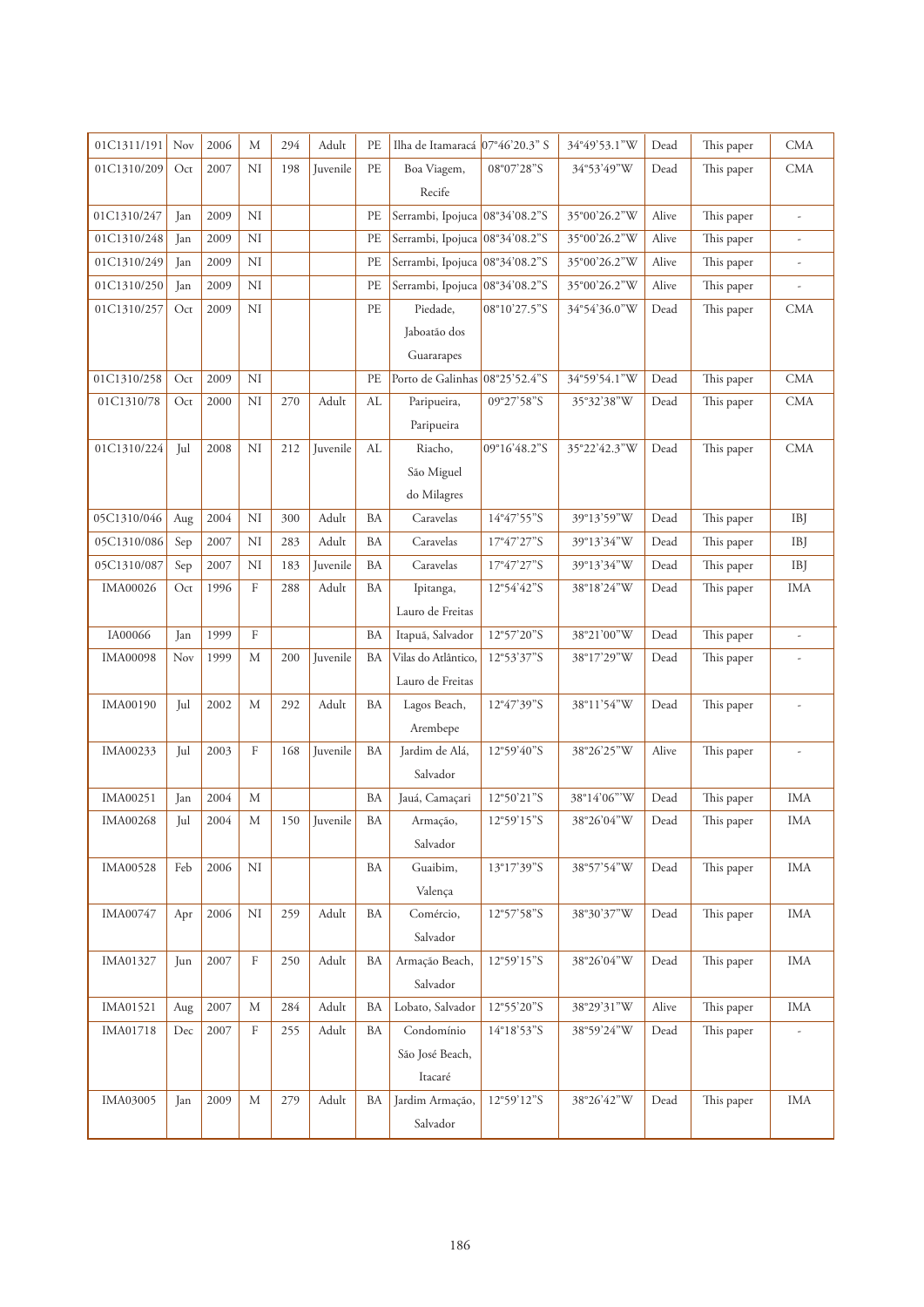Table 2. Sighting records of bottlenose dolphins in northeastern Brazil from 1988 to 2010 (BA = Bahia; CE = Ceará; PE = Pernambuco; RN = Rio Grande do Norte; SE = Sergipe)

| <b>State</b>               | Area                | Date           | Latitude                 | Longitude  | <b>Group size</b> | <b>Source</b>                      | <b>Effort</b>                    | Docu<br>mented |
|----------------------------|---------------------|----------------|--------------------------|------------|-------------------|------------------------------------|----------------------------------|----------------|
| BA                         | Abrolhos Bank       | 01 Mar 1988    | 17°58'S                  | 39°01'W    | 4 adults          | This paper                         | Dedicated/Opportunistic -        | Yes            |
|                            |                     |                |                          |            |                   |                                    | Surveillance and research cruise |                |
| BA                         | Abrolhos Bank       | 02 Mar 1988    | 17°58'S                  | 39°01'W    | 4 adults          | This paper                         | Dedicated/Opportunistic -        | Yes            |
|                            |                     |                |                          |            |                   |                                    | Surveillance and research cruise |                |
| BA                         | Abrolhos Bank       | 03 Mar 1988    | 17°58'S                  | 39°01'W    | 4 adults          | This paper                         | Dedicated/Opportunistic -        | Yes            |
|                            |                     |                |                          |            |                   |                                    | Surveillance and research cruise |                |
| BA                         | Todos os Santos Bay | Jun 1997       | $12°57'$ S               | 38°57'W    | $\overline{4}$    | Sampaio and Reis <sup>6</sup>      | Dedicated -                      | Yes            |
|                            |                     |                |                          |            |                   |                                    | Revizee Oceanographic cruise     |                |
| BA                         | Abrolhos Bank       | 1997 to 2004   | $16^{\circ}40^{\prime}S$ | 38°00'W    | 18 sightings      | Rossi-Santos et al. (2006)         | Opportunistic -                  | Yes            |
|                            |                     |                |                          |            |                   |                                    | Humpback whale cruise            |                |
| BA                         | Cairú Island,       | 2004           | 13°32'S                  | 39°01'W    | $\mathbf{1}$      | L.A. Souto <sup>7</sup>            | Dedicated - Seismic survey       | Yes            |
|                            | Tinharé Archipelago |                |                          |            |                   |                                    |                                  |                |
| BA                         | Cairú Island,       | 2004           | 13°32'S                  | 39°01'W    | $\mathfrak{2}$    | L.A. Souto <sup>7</sup>            | Dedicated - Seismic survey       | Yes            |
|                            | Tinharé Archipelago |                |                          |            |                   |                                    |                                  |                |
| <b>BA</b>                  | Cairú Island,       | 2004           | 13°32'S                  | 39°01'W    | $\mathfrak{2}$    | L.A. Souto <sup>7</sup>            | Dedicated - Seismic survey       | Yes            |
|                            | Tinharé Archipelago |                |                          |            |                   |                                    |                                  |                |
| BA                         | Ribeira Beach,      | Mar 2007       | $12°55'$ S               | 38°30'W    | Mixed group       | Carvalho-Souza et al. <sup>3</sup> | ļ.                               | ś.             |
|                            | Todos os Santos Bay |                |                          |            | with Steno        |                                    |                                  |                |
|                            |                     |                |                          |            | bredanensis       |                                    |                                  |                |
| BA                         | Aratu Bay,          | ì.             | $12^{\circ}47^{\prime}S$ | 38°27'W    | Mixed group       | Carvalho-Souza et al. <sup>3</sup> | $\ddot{.}$                       | š.             |
|                            | Todos os Santos Bay |                |                          |            | with Steno        |                                    |                                  |                |
|                            |                     |                |                          |            | bredanensis       |                                    |                                  |                |
| <b>RN</b>                  | Rocas Atoll         | 27 Oct 2004    | 03°50'45" S              | 33°39'35"W | 6                 | Baracho et al. (2008)              | Dedicated - research cruise      | Yes            |
| <b>RN</b>                  | Rocas Atoll         | 28 Oct 2004    | 03°50'45" S              | 33°39'35"W | 15                | Baracho et al. (2008)              | Dedicated-research cruise        | Yes            |
| <b>RN</b>                  | Rocas Atoll         | <b>Between</b> | 03°45'S                  | 33°37'W    | two adults        | Skaf and Secchi <sup>8</sup>       | Opportunistic - research cruise  | ?              |
|                            |                     | 17 Aug and     |                          |            | and one calf      |                                    |                                  |                |
|                            |                     | 10 Dec 1993    |                          |            |                   |                                    |                                  |                |
| RN                         | Rocas Atoll         | 27 Jan 1999    | 03°50'S                  | 33°50'W    | 10                | This paper                         | Dedicated/Opportunistic -        | Yes            |
|                            |                     |                |                          |            |                   |                                    | Surveillance and research cruise |                |
| PE                         | Fernando de         | 01 Mar 2004    | 03°50'S                  | 32°24'W    | 50                | This paper                         | Dedicated research cruise        | Yes            |
|                            | Noronha Archipelago |                |                          |            |                   |                                    |                                  |                |
| PE                         | São Pedro and São   | Between        | 00°56'N                  | 29°22'W    | 15                | Skaf and Secchi <sup>8</sup>       | Opportunistic - research cruise  | š.             |
|                            | Paulo Archipelago   | 15 Aug and     |                          |            |                   |                                    |                                  |                |
|                            |                     | 10 Dec 1993    |                          |            |                   |                                    |                                  |                |
| PE                         | São Pedro and São   | 16 Aug 2004    | 01°50'N                  | 29°20'W    | 10 adults         | This paper                         | Dedicated/Opportunistic -        | Yes            |
|                            | Paulo Archipelago   |                |                          |            |                   |                                    | Surveillance and research cruise |                |
| PE                         | São Pedro and São   | 18 Aug 2004    | 01°50'N                  | 29°20'W    | 10 adults         | This paper                         | Dedicated/Opportunistic -        | Yes            |
|                            | Paulo Archipelago   |                |                          |            |                   |                                    | Surveillance and research cruise |                |
| $\ensuremath{\mathsf{PE}}$ | São Pedro and São   | 19 Aug 2004    | 01°50'N                  | 29°20'W    | 10 adults         | This paper                         | Dedicated/Opportunistic -        | Yes            |
|                            | Paulo Archipelago   |                |                          |            |                   |                                    | Surveillance and research cruise |                |
| $\ensuremath{\mathsf{PE}}$ | São Pedro and São   | 20 Apr 2010    | 01°50'N                  | 29°20'W    | 20, with adults,  | This paper                         | Dedicated/Opportunistic -        | Yes            |
|                            | Paulo Archipelago   |                |                          |            | juveniles         |                                    | Surveillance and research cruise |                |
|                            |                     |                |                          |            | and calves        |                                    |                                  |                |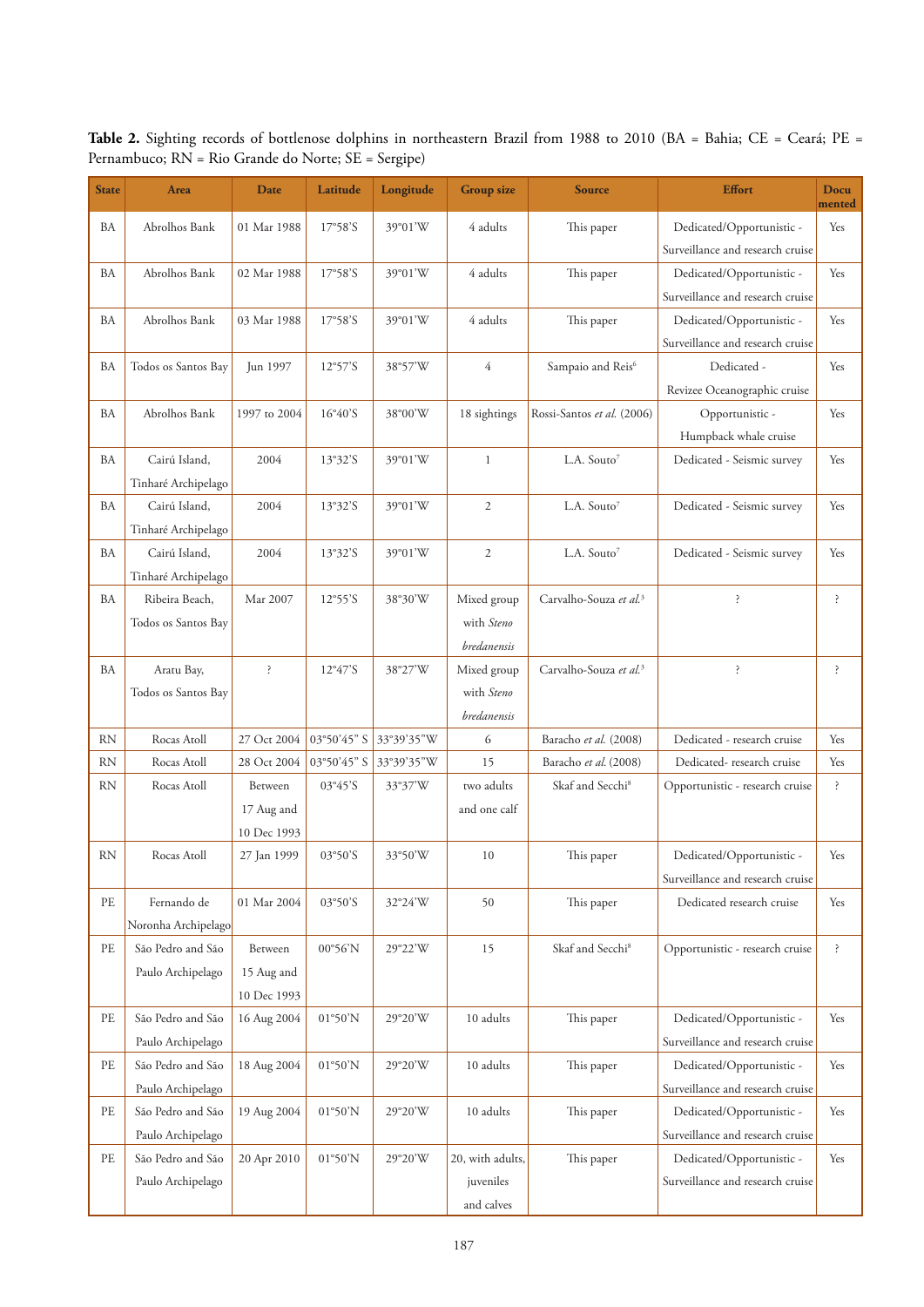| PE        | São Pedro and São     | 21 Apr 2010 | 01°50'N              | 29°20'W    | 20, with adults, | This paper     | Dedicated/Opportunistic -        | Yes          |
|-----------|-----------------------|-------------|----------------------|------------|------------------|----------------|----------------------------------|--------------|
|           | Paulo Archipelago     |             |                      |            | juveniles        |                | Surveillance and research cruise |              |
|           |                       |             |                      |            | and calves       |                |                                  |              |
| PE        | São Pedro and São     | 22 Apr 2010 | 01°50'N              | 29°20'W    | 20, with adults, | This paper     | Dedicated/Opportunistic -        | Yes          |
|           | Paulo Archipelago     |             |                      |            | juveniles        |                | Surveillance and research cruise |              |
|           |                       |             |                      |            | and calves       |                |                                  |              |
| PE        | São Pedro and São     | 23 Apr 2010 | 01°50'N              | 29°20'W    | 20, with adults, | This paper     | Dedicated/Opportunistic -        | Yes          |
|           |                       |             |                      |            | juveniles        |                | Surveillance and research cruise |              |
|           |                       |             |                      |            | and calves       |                |                                  |              |
| CE        | West Fortaleza        | Apr 2003    | 03°08'12"S           | 38°48'47"W | $\overline{2}$   | Parente (2005) | Dedicated - seismic survey       | ?            |
| <b>CE</b> | West Fortaleza        | Apr 2003    | 03°08'6"S            | 38°49'28"W | $\overline{2}$   | Parente (2005) | Dedicated - seismic survey       | ?            |
| <b>CE</b> | West Fortaleza        | Apr 2003    | 03°07'30"S           | 38°47'55"W | 5                | Parente (2005) | Dedicated - seismic survey       | <sup>2</sup> |
| <b>CE</b> | West Fortaleza        | May 2003    | 03°01'30"S           | 38°57'29"W | 3                | Parente (2005) | Dedicated - seismic survey       | <sup>2</sup> |
| CE/RN     | CE/RN                 | Sep 2002    | 04°41'46"S           | 36°53'20"W | 3                | Parente (2005) | Dedicated - seismic survey       | <sup>2</sup> |
| CE/RN     | CE/RN                 | Sep 2002    | 04°37'45"S           | 36°51'55"W | $\mathbf{1}$     | Parente (2005) | Dedicated - seismic survey       | ì.           |
| CE/RN     | CE/RN                 | Sep 2002    | 04°40'44"S           | 36°50'18"W | $\overline{2}$   | Parente (2005) | Dedicated - seismic survey       | <sup>2</sup> |
| CE/RN     | CE/RN                 | Sep 2002    | 04°40'50"S           | 36°50'13"W | $\overline{c}$   | Parente (2005) | Dedicated - seismic survey       | <sup>?</sup> |
| CE/RN     | CE/RN                 | Sep 2002    | 04°40'45"S           | 36°50'27"W | $\overline{4}$   | Parente (2005) | Dedicated - seismic survey       | ?            |
| CE/RN     | CE/RN                 | Oct 2002    | 04°37'53"S           | 36°34'06"W | 5                | Parente (2005) | Dedicated - seismic survey       | <sup>?</sup> |
| <b>SE</b> | Next to Vaza          | Nov 2002    | 11°09'14"S           | 37°06'27"W | $\mathbf{1}$     | Parente (2005) | Dedicated - seismic survey       | <sup>2</sup> |
|           | -Barris Estuary       |             |                      |            |                  |                |                                  |              |
| <b>SE</b> | 6 miles               | Aug 2006    | $11^{\circ}17'04''S$ | 37°01'04"W | $\overline{7}$   | Okeanus/CGG    | Dedicated - seismic survey       | <sup>2</sup> |
|           | from Vaza-            |             |                      |            |                  |                |                                  |              |
|           | <b>Barris Estuary</b> |             |                      |            |                  |                |                                  |              |

6 Sampaio, C.L.S. and Reis, M.S.S. (1998) Registro de cetáceos na costa Nordestina. Page 187 *in* Abstracts, *VIII Reunião de Trabalho de Especialistas em Mamíferos Aquáticos da América do Su*l, 25-29 October 1998, Olinda-PE, Brazil.

7 L.A. Souto, pers. comm., 20 May 2011.

8 Skaf, M.K. and Secchi, E. (1994) Avistagens de cetáceos na travessia do Atlântico: Santos-Tenerife. Page 72 *in* Abstracts, *6ª Reunião de Trabalho de Especialistas em Mamíferos Aquáticos da América do Sul.* 24-28 October1994, Florianópolis, SC, Brazil.

The observed percentage of sightings (23%) occurring around oceanic islands resulted from the animals' use of these island areas as a resting and feeding site, as it has already been reported for spinner dolphin *Stenella longirostris* in FNA (Silva-Jr, 2010) and for bottlenose dolphin in SPSPA (Ott *et al*., 2009).

Although bottlenose dolphin has been the most studied dolphin species in the world, until recently it was considered as 'Data Deficient' by IUCN, *i.e* data were insufficient to identify if the species was within any category of threat. Due to its wide distribution and great abundance, the species was classified as 'Least Concern' in the red list (Hammond *et al*., 2012) in spite of several threats to local populations of this species.

In Brazil, the species is not included in the National List of Threatened Species (MMA, 2014). With the exception of resident populations in the south of the country, and in SPSPA, little is known about the species in Brazil. In 2011, the Brazilian government published the Small Cetacean Action Plan (Rocha-Campos *et al*., 2011), in which Brazilian researchers and stakeholders indicated important research and actions to increase knowledge and promote the species conservation.

Joint efforts, like those made by stranding networks and REMANE in this study, are very important to obtain solid data for a significant area of the coast in a relevant period.

Information about the occurrence areas of the species is essential so that studies could be developed to help guide effective management, fund conservation actions, as well as evaluate the conservation status of the populations.

#### **Acknowledgements**

We would like to thank the REMANE institutions for the efforts to collect data on strandings and sightings in the region; Programa Petrobras Socioambiental – PETROBRAS (Projeto Manatí) for important financial support; Serviço Social do Comércio – SESC/Ceará; and Instituto de Ciências do Mar/LABOMAR/UFC for logistical support.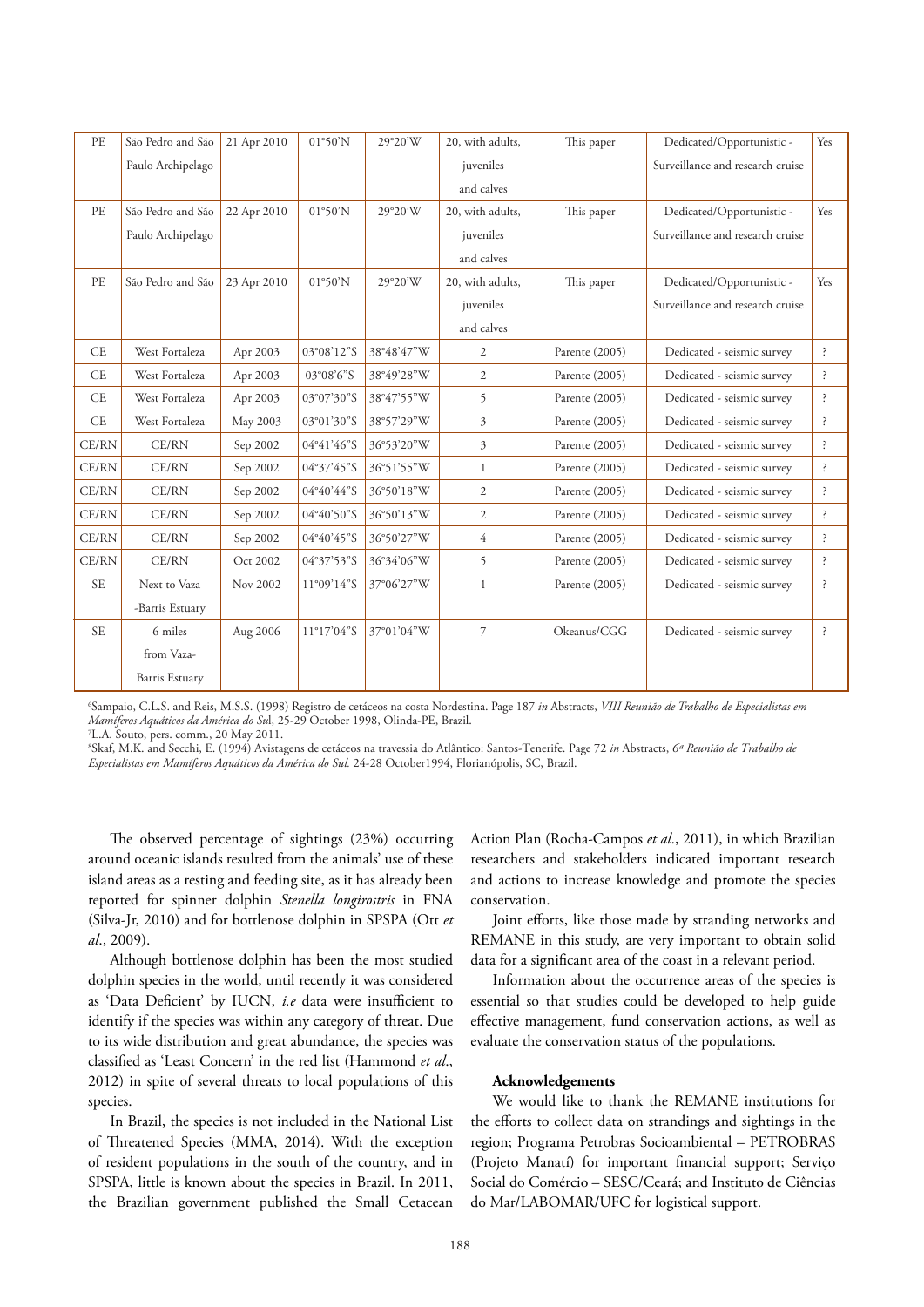#### **References**

Ayres, M., Ayres Júnior, M., Ayres, D.L. and Santos, A.A. (2007) BIOESTAT Aplicações estatísticas nas áreas das ciências biológicas e médicas. Sociedade Civil Mamirauá, Belém, Brazil. 364 pp.

Baracho, C., Cipolotti, S., Marcovaldi, E., Apolinário, M. and Silva, M.B. (2008) The occurrence of bottlenose dolphins (*Tursiops truncatus*) in the biological reserve of Atol das Rocas in north-eastern Brazil. *Marine Biodiversity Journal* 1: e75. http://dx.doi.org/10.1017/S1755267207007920

Barreto, A.S., Moraes, C.G., Sperb, R.M. and Bughi, C.H. (2004) Using GIS to manage cetacean strandings. *Journal of Coastal Research* 39: 1643-1645.

Castello, H. and Pinedo, C. (1977) Botos na Lagoa dos Patos. *Natureza em Revista* 12:46-49.

Fernandez, S.P. (1992) *Composicion de edad y sexo parametros del ciclo de vida de toninas* (Tursiops truncatus) *varadas en el noroeste del Golfo de Mexico*. M.Sc. Thesis. Instituto Tecnologico y de Estudios Superiores de Monterrey. Guaymas, Mexico. 109 pp.

Hammond, P.S., Bearzi, G., Bjørge, A., Forney, K.A., Karkzmarski, L., Kasuya, T., Perrin, W.F., Scott, M.D., Wang, J.Y., Wells, R.S. and Wilson, B. (2012) *Tursiops truncatus*. The IUCN Red List of Threatened Species 2012: e.T22563A17347397

IBAMA (2003) Lista de Espécies da Fauna Silvestre Ameaçadas de Extinção. Available at http://www.ibama. gov.br/documentos/listas-de-especies-da-fauna-e-floraameacadas-de-extincao. Consulted on 05 July 2013.

Fruet, P.F. (2008) *Abundância, mortalidade em atividades pesqueiras e viabilidade da população de botos* (Tursiops truncatus) *do estuário da Lagoa dos Patos, RS, Brasil*. M.Sc. Thesis. Universidade Federal do Rio Grande. Rio Grande, Rio Grande do Sul, Brazil. 192 pp.

Kenny, R.D. (1990) Bottlenose dolphins off the northeastern United States. Pages 369-386 *in* Leatherwood, S. and Reeves, R.R. (Eds) *The bottlenose dolphin*. Academic Press, San Diego, CA, USA.

Leatherwood, S. and Reeves, R.R. (1982) Bottlenose dolphin, *Tursiops truncatus*, and other toothed cetaceans. Pages 369–414 *in* Chapman, J.A. and Feldhamer, G.A. (Eds) *Wild mammals of North America, biology, management, and economics*. John Hopkins University Press, Baltimore, MD, USA.

Maldini D., Mazzuca, L. and Atkinson, S. (2005) Odontocete stranding patterns in the main Hawaiian Islands (1937– 2002): how do they compare with live animal surveys? *Pacific Science* 59: 55–67. http://dx.doi.org/10.1353/psc.2005.0009

Mattson, M.C., Mullin, K.D., Ingram-Jr., G.W. and Hoggard, W. (2006) Age structure and growth of the bottlenose dolphin (*Tursiops truncatus*) from strandings in the Mississippi Sound region of the north-central Gulf of Mexico from 1986 to 2003. *Marine Mammal Science* 22(3): 654–666.

http://dx.doi.org/10.1111/j.1748-7692.2006.00057.x

Mead, J.G. and Potter, C.W. (1995) Recognizing two populations of the bottlenose dolphin (*Tursiops truncatus*) off the Atlantic coast of North America: morphologic and ecologic considerations. *IBI Reports (International Marine Biological Research Institute,* Kamogawa, Japan) 5: 31–44.

Meirelles, A.C.O., Monteiro-Neto, C., Martins, A.M.A., Costa, A.F., Barros, H.M.D.R. and Alves, M.D.O. (2009) Cetacean strandings in Ceará coast, north-eastern Brazil (1992-2005). *Journal of the Marine Biological Association of the United Kingdom* 89(5): 1083-1090. http://dx.doi.org/10.1017/S0025315409002215

Meirelles, A.C.O., Ribeiro, A.C., Silva, C.P.N. and Soares-Filho, A.A. (2010) Records of marine tucuxi dolphin, *Sotalia guianensis*, in the state of Ceará, northeastern Brazil. *Latin American Journal of Aquatic Mammals* 8 (1-2): 97-102. http://dx.doi.org/10.5597/lajam00157

Mignucci-Giannoni, A., Pinto-Rodriguez, B., Velasco-Escudeiro, M., Montoya-Ospina, R.A., Jimenez-Marrero, N.M., Rodriguez-Lopez, M.A., Williams Jr, E.H. and Odell, D.K. (1999) Cetacean strandings in Puerto Rico and the Virgin Islands. *Journal of Cetacean Research and Management* 1: 191–198.

MMA (2014) Portaria no. 444, de 17 de Novembro de 2014. Lista Nacional Oficial de Espécies da Fauna Ameaçadas de Extinção.

Monteiro-Neto, C., Alves-Júnior, T.T., Ávila, F.J.C., Campos, A.A., Costa, A.F., Silva, C.P.N. and Furtado-Neto, M.A.A. (2000) Impact of fisheries on the tucuxi (*Sotalia fluviatilis*) and rough-toothed dolphin (*Steno bredanensis*) populations off Ceará state, northeastern Brazil. *Aquatic Mammals* 26: 49–56.

Norris, K.S. (1961) Standardized methods for measuring and recording data on the smaller cetaceans. *Journal of Mammalogy* 42(4): 471-476. http://dx.doi.org/10.2307/1377364

Ott, P.H., Tavares, M., Moreno, I.B., Oliveira, L.R. and Danilewicz, D. (2009) Os cetáceos do Arquipélago de São Pedro e São Paulo, Brasil. Pages 283-300 *in* Mohr, L.V., Castro, J.W.A., Costa, P.M.S. and Alves, R.J.V. (Eds) *Ilhas Oceânicas Brasileiras: da pesquisa ao manejo*. v.2. Ministério do Meio Ambiente/Secretaria de Biodiversidade e Florestas, Brasília, Brazil.